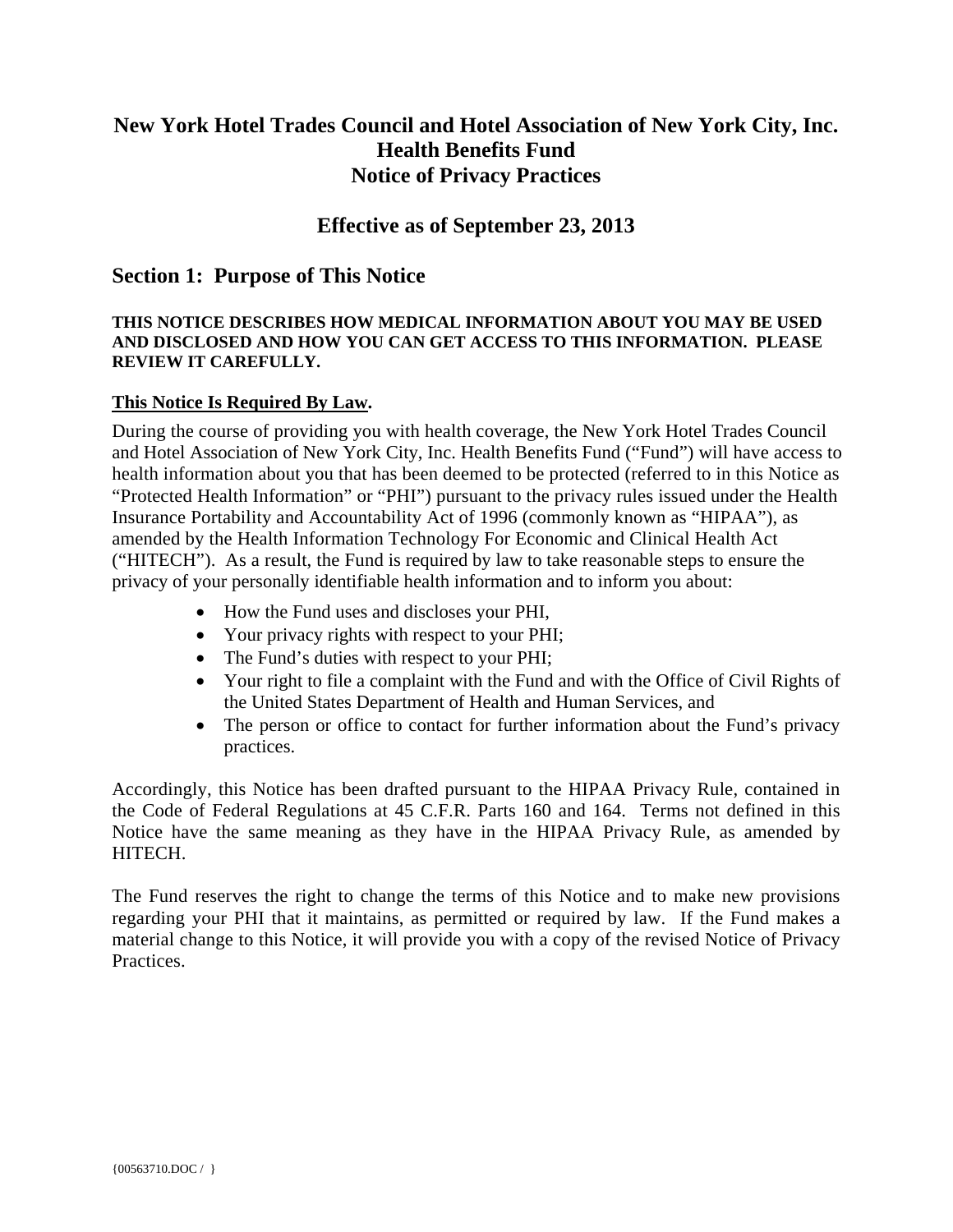# **Section 2: Your Protected Health Information**

# **Protected Health Information (PHI) Defined.**

The term "Protected Health Information" (PHI) includes all health information, including demographic information, collected from you or created or received by the Fund, a health care provider, a health care clearinghouse, a health plan, or your employer, from which it is possible to individually identify you and that relates to your (i) past, present or future physical or mental health or condition, (ii) the provision of health care to you, or (iii) the past, present, or future payment for the provision of health care to you. Individually identifiable information includes your name, address, date of birth, employee ID number, and Social Security number that is linked to the above-referenced matters concerning your health care, regardless of whether such information is transmitted orally, in writing, electronically or in any other form.

## **How the Fund May Use and Disclose Your Protected Health Information.**

Generally speaking, the Fund Sponsor has amended its plan documents to protect your PHI as required by federal law. Under the law, however, the Fund may disclose your PHI without your consent in the following cases:

- Upon your request, the Fund is required to give you access to certain PHI in order to inspect and copy it.
- As required by an agency of the government. The Secretary of the United States Department of Health and Human Services (HHS) may require the disclosure of your PHI to investigate or determine the Fund's compliance with privacy regulations.

In addition, under the law, the Fund may also use or disclose your PHI under other certain circumstances without your permission. The following categories (as well as those described in "*Other Permitted Uses and Disclosures of Your PHI for Which Consent, Authorization or Opportunity to Object is Not Required")* describe the different ways that the Fund may use or disclose your PHI without your consent. For each category of uses or disclosures, this Notice will explain the scope of the unauthorized disclosure and provide some examples. Please note that not every use or disclosure in a category will be listed. Nevertheless, all of the ways that the Fund will be permitted to use or disclose PHI will fall into one of these categories.

# **For Treatment, Payment and Health Care Operations.**

 *Treatment*. Although the Fund does not provide treatment, it may use or disclose your PHI to support the provision, coordination or management of your health care treatment. For this compliance purpose, "treatment" also includes, but is not limited to, consultations and referrals between one or more providers. For example, in the process of arranging for durable medical equipment services ordered by your attending physician with a contracted service provider, the Fund may disclose your name, address, telephone number and diagnosis to the service provider's intake coordinator.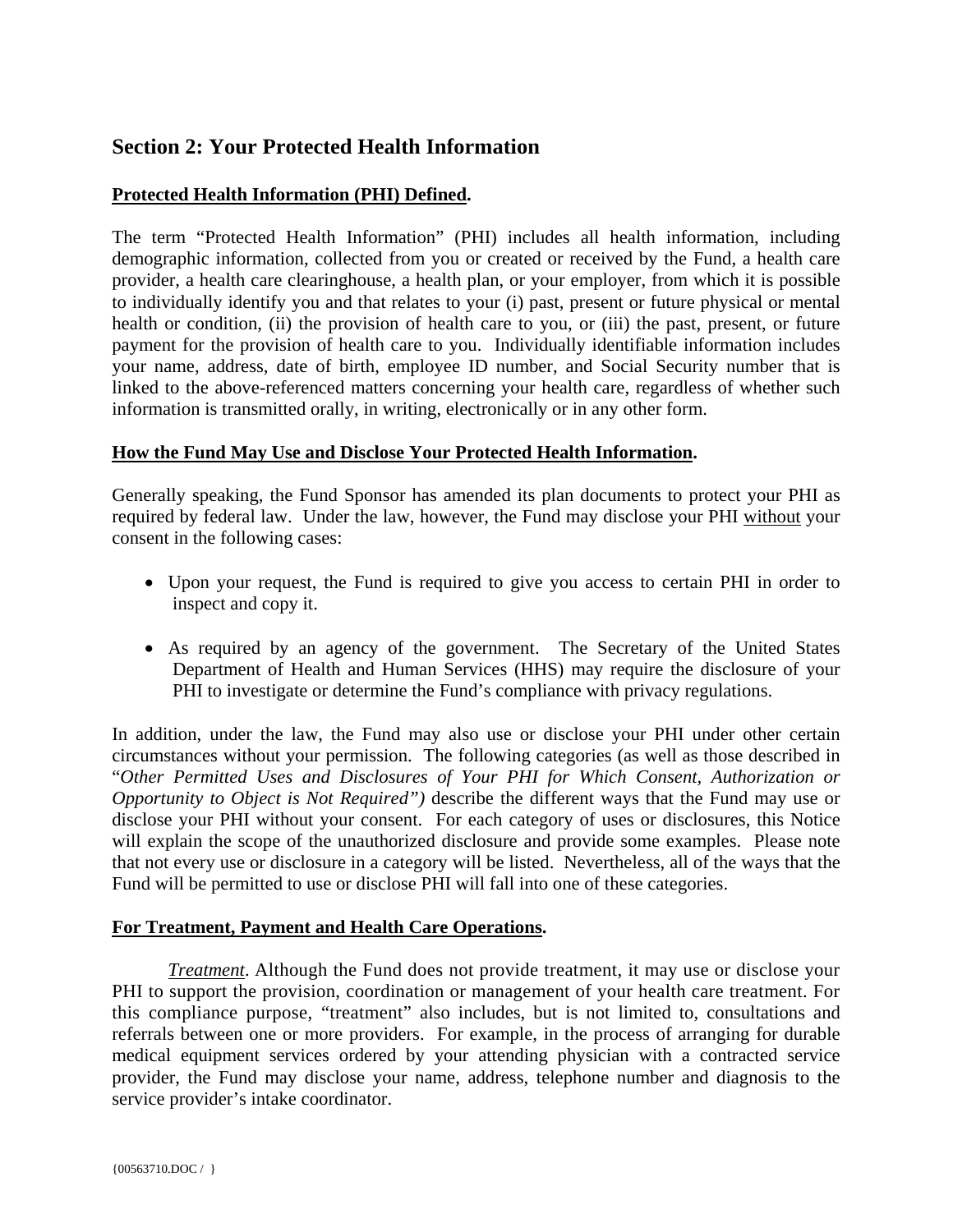*Payment*. The Fund may use or disclose your PHI with regard to its payment activities. "Payment" includes, but is not limited to, actions to make eligibility determinations, coverage determinations and payment (including resolving payment disputes, responding to payment inquiries, subrogating or obtaining reimbursement, conducting medical necessity and appropriateness of care claim reviews, utilization review and precertification). For example, the Fund may advise a physician's office whether you are eligible for coverage and the benefit amount payable by the Fund. Also, explanation of benefit statements are mailed to the address the Fund has on record for a participant.

*Health Care Operations*. The Fund may use or disclose your PHI as part of its general administrative or business functions in order for it to function as a health plan. These functions include, but are not limited to, quality assessment and improvement, reviewing competence or qualifications of health care professionals, case management, disease management, activities relating to the creation and renewal of insurance and benefit administration contracts, legal services, auditing services, and general administrative activities, including data and information systems management. For example, the Fund may use information from your claims to refer you to case management, determine benefit costs, or for auditing the accuracy of claims processing functions.

**Disclosure To Third Parties.** The Fund may contract with individuals and entities known as Business Associates to perform various functions on its behalf or to provide certain types of services. In order to perform these functions or to provide these services, Business Associates will receive, create, maintain, transmit, use and/or disclosure your PHI, but only after they agree in writing with the Fund to implement appropriate safeguards regarding your PHI. For example, the Fund may contract with a service provider to perform the administrative functions necessary to pay your medical claims.

**Reminders.** The Fund may use your PHI to provide you with reminders. For example, the Fund may use your child's date of birth to remind you that you may purchase COBRA continuation coverage for your child who would otherwise lose coverage under the Fund due to age, or to remind you to make an appointment with your physician.

**Treatment Alternatives.** The Fund may use your PHI to inform you about treatment alternatives.

**Health-Related Benefits and Services.** The Fund may use or disclose your PHI to inform you about other health-related benefits and services that may be of interest to you.

**Disclosure to the Plan Sponsor.** The Fund may disclose your PHI to its Board of Trustees ("Board" or "Trustees"), which serves as the Plan Sponsor for the Fund, (or its designated committee) for purposes related to the Fund's payment and health care operations, including in connection with appeals that you file following a denial of a benefit claim. In addition, the Fund Office may receive your PHI if you request assistance in filing or perfecting your claim for benefits under the Fund. The Trustees may also receive your PHI if necessary for them to fulfill their fiduciary duties with respect to the Fund. When disclosing PHI to the Board, the Fund will make reasonable efforts not to disclose more than the minimum necessary amount of PHI to achieve the particular purpose of the disclosure. Unless authorized by you in writing, your PHI: (1) may not be disclosed by the Fund other than as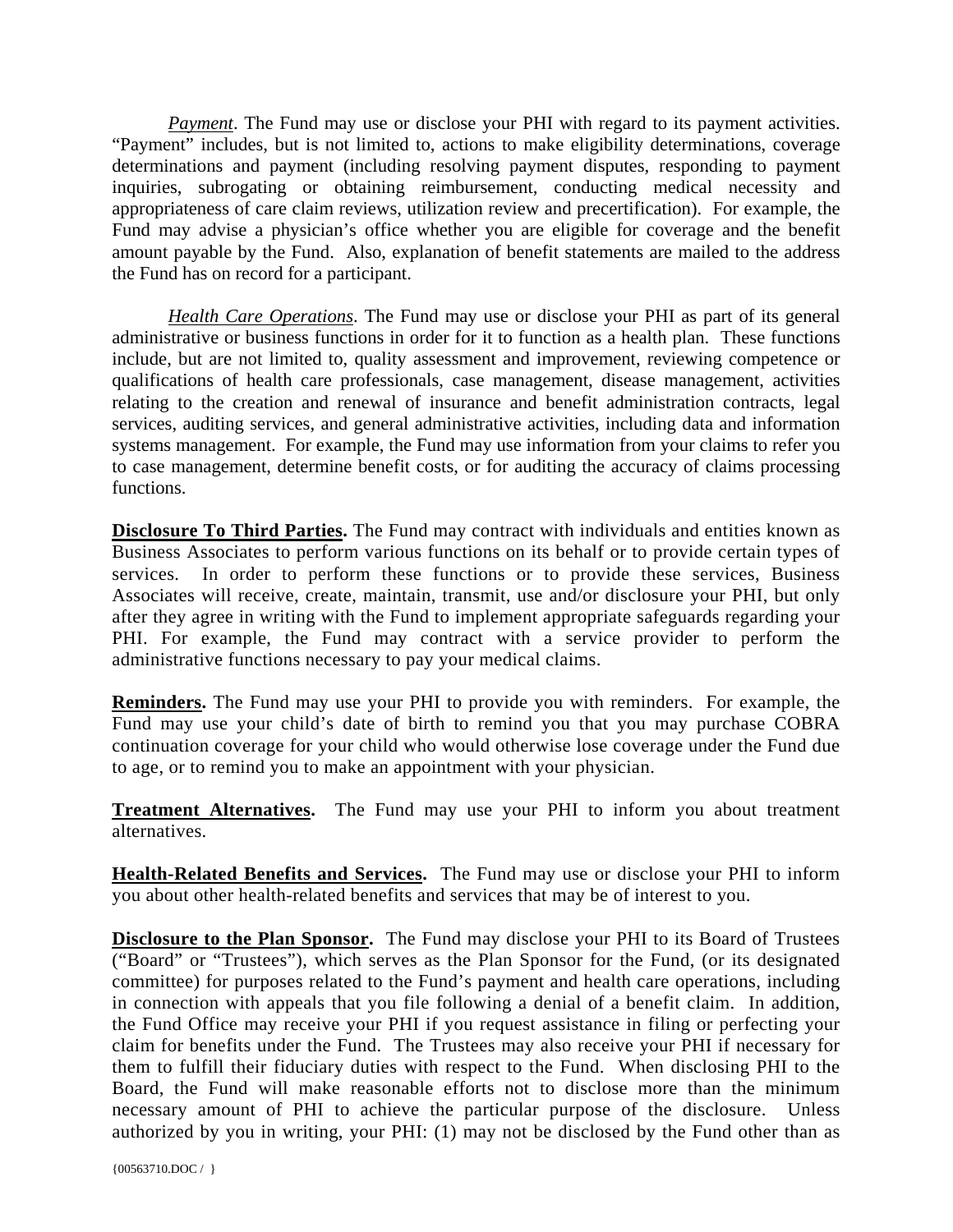permitted in this Notice or as required by law, or (2) will not be used with respect to any employment-related actions or decisions, or (3) with respect to any other benefit plan sponsored by or maintained by the Board.

In addition, the Fund may disclose "summary PHI" to the Board for obtaining premium bids or modifying, amending or terminating the Fund. Summary PHI summarizes the claims history, claims expenses or type of claims experienced by individuals for whom a plan sponsor (such as the Board of Trustees) has provided health benefits under a group health plan. Identifying information will be deleted from summary PHI, in accordance with federal privacy rules.

## **When the Disclosure of Your PHI Requires Your Written Authorization.**

 The Fund must generally obtain your written authorization before (each of these includes defined exceptions under which the Fund may use or disclose your PHI for these purposes without your authorization):

• Using or disclosing psychotherapy notes about you from your psychotherapist.

Psychotherapy notes are separately filed notes about your conversations with your mental health professional during a counseling session. They do not include summary information about your mental health treatment. The Fund is not likely to have access to or maintain these types of notes.

- Using or disclosing your PHI for marketing purposes (a communication that encourages you to purchase or use a product or service) if the Fund receives direct or indirect financial remuneration (payment) from the entity whose product or service is being marketed.
- Receiving direct or indirect remuneration (payment or other benefit) in exchange for receipt of your PHI.
- Using and disclosing your PHI for any use or disclosure not described within this Notice. At any time, you may revoke your authorization in writing except where the Fund has taken action in reliance on your authorization.

## **Other Uses and Disclosures for Which Consent, Authorization or Opportunity to Object are Not Required.**

 In addition to the above, the following categories describe other possible ways that the Fund may use and disclosure your PHI without your specific consent, authorization or request. For each category of uses or disclosures, this Notice will explain the scope of the unauthorized disclosure and provide some examples. Please note that not every use or disclosure in a category will be listed. Nevertheless, all of the ways that the Fund will be permitted to use or disclose PHI will fall into one of these categories.

(1) When required by law.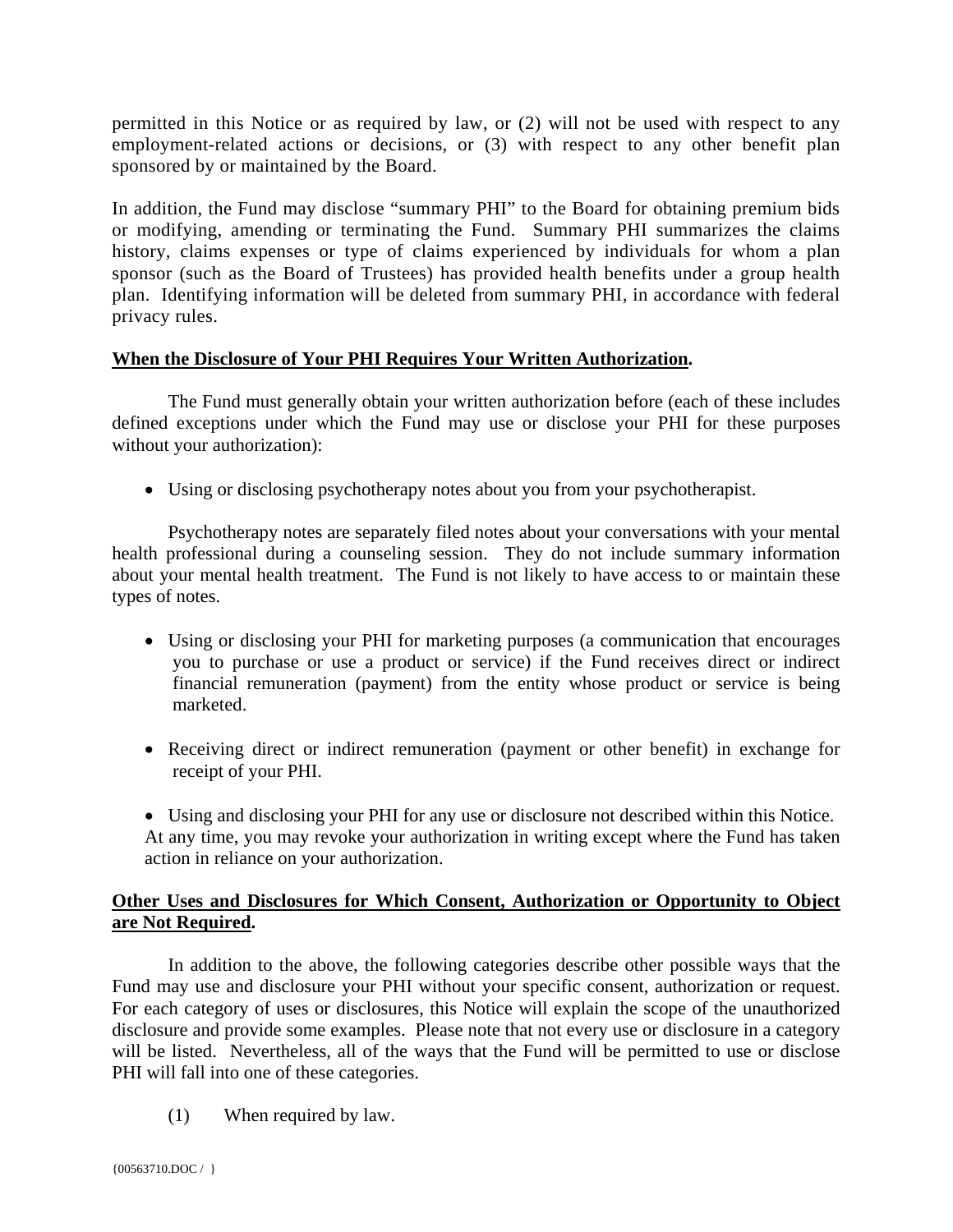- (2) When permitted for purposes of public health activities. This includes reporting product defects, permitting product recalls and conducting post-marketing surveillance. PHI may also be used or disclosed if you have been exposed to a communicable disease or are at risk of spreading a disease or condition, if authorized by law.
- (3) When authorized by law to report information about abuse, neglect or domestic violence to public authorities if there exists a reasonable belief that you may be a victim of abuse, neglect or domestic violence. In such case, the Fund will promptly inform you that such a disclosure has been or will be made unless that notice would cause a risk of serious harm. For the purpose of reporting child abuse or neglect, it is not necessary to inform the minor that such a disclosure has been or will be made. Disclosure may generally be made to the minor's parents or other representatives although there may be circumstances under law when the parents or other representatives may not be given access to the minor's PHI.
- (4) The Fund may disclose your PHI to a public health oversight agency for oversight activities authorized by law. This includes uses or disclosures in civil, administrative or criminal investigations and audits; inspections; licensure or disciplinary actions (for example, to investigate complaints against providers); and other activities necessary for appropriate oversight of government benefit programs (for example, to investigate Medicare or Medicaid fraud); or for the government to monitor the health care system, government programs and compliance with civil rights laws.
- (5) The Fund may disclose your PHI when required for judicial or administrative proceedings. For example, your PHI may be disclosed in response to a subpoena or discovery request or other lawful process by someone involved in such legal dispute, provided certain conditions are met. One of those conditions is that satisfactory assurances must be given to the Fund that the requesting party has made a good faith attempt to provide written notice to you, and the notice provided sufficient information about the proceeding to permit you to raise an objection and no objections were raised or were resolved in favor of disclosure by the court or tribunal.
- (6) When required for law enforcement health purposes, including the reporting of certain types of wounds. Also when required for law enforcement emergency purposes if the law enforcement official represents that the information is not intended to be used against the individual, the immediate law enforcement activity would be materially and adversely affected by waiting to obtain the individual's agreement and the Fund in its best judgment determines that disclosure is in the best interest of the individual. Law enforcement emergency purposes include identifying or locating a suspect, fugitive, material witness or missing person, and disclosing information about an individual who is or is suspected to be a victim of a crime, but only if the individual agrees to the disclosure or the covered entity is unable to obtain the individual's agreement because of emergency circumstances.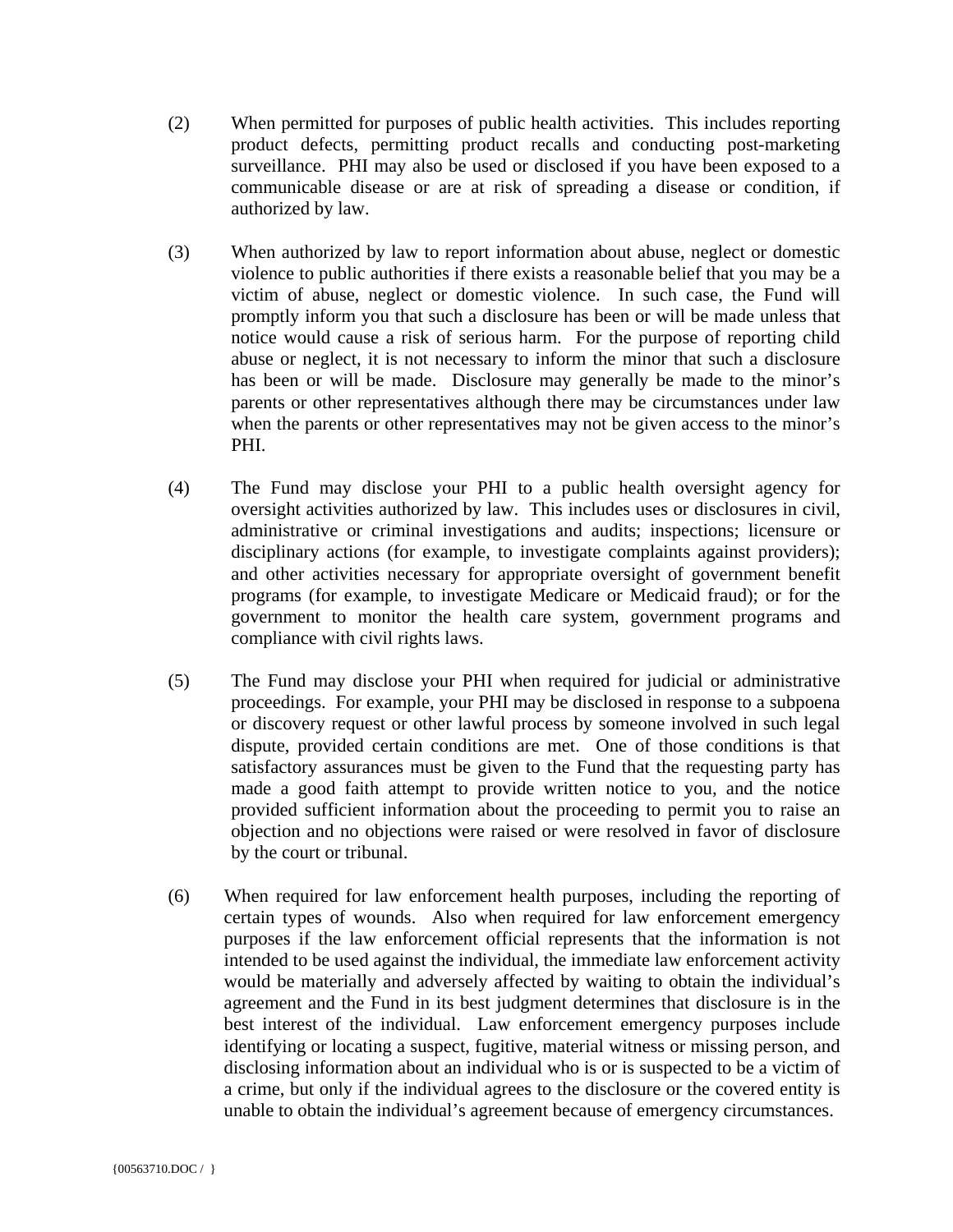- (7) When required to be given to a coroner or medical examiner for the purpose of identifying a deceased person, determining a cause of death or other duties as authorized by law. Also, disclosure is permitted to funeral directors, consistent with applicable law, as necessary to carry out their duties with respect to the decedent.
- (8) The Fund may use or disclose PHI for research, subject to certain conditions and limitations.
- (9) When consistent with applicable law and standards of ethical conduct if the Fund, in good faith, believes the use or disclosure is necessary to prevent or lessen a serious and imminent threat to the health or safety of a person or the public and the disclosure is to a person reasonably able to prevent or lessen the threat, including the target of the threat.
- (10) When authorized by and to the extent necessary to comply with workers' compensation or other similar programs established by law.
- (11) The Fund is permitted to disclose your PHI to researchers when their research has been approved by an institutional review board or privacy board that has established protocols to ensure the privacy of your PHI, or the research involves a limited data set which includes no unique identifiers (information such as name, address, social security number, etc., that can identify you).
- (12) When the appropriate conditions apply, the Fund may use or disclose PHI of individuals who are Armed Forces personnel: (1) for activities deemed necessary by military command authorities; or (2) to a foreign military authority if you are a member of that foreign military service. The Fund may also disclose your PHI to authorized federal officials conducting national security and intelligence activities.
- (13) If you are an inmate of a correctional institution or under the custody of a law enforcement official, the Fund may disclose your PHI to the institution or official if the PHI is necessary for the institution to provide you with health care; to protect the health and safety of you or others; or for the security of the correctional institution.
- (14) If you are an organ donor, the Fund may release your PHI after your death to organizations that handle organ procurement or organ, eye, or tissue transplantation or to an organ donation bank, as necessary to facilitate organ or tissue donation and transplantation.

Any other Fund uses and disclosures not described in Section 2 of this Notice will be made only if you provide the Fund with written authorization, subject to your right to revoke your authorization. If you provide us with written authorization to use or disclose your PHI for purposes other than those set forth in this Notice, you may revoke that authorization in writing at any time. If you revoke your authorization, the Fund will no longer use or disclose your PHI for the reasons covered by your written authorization. However, the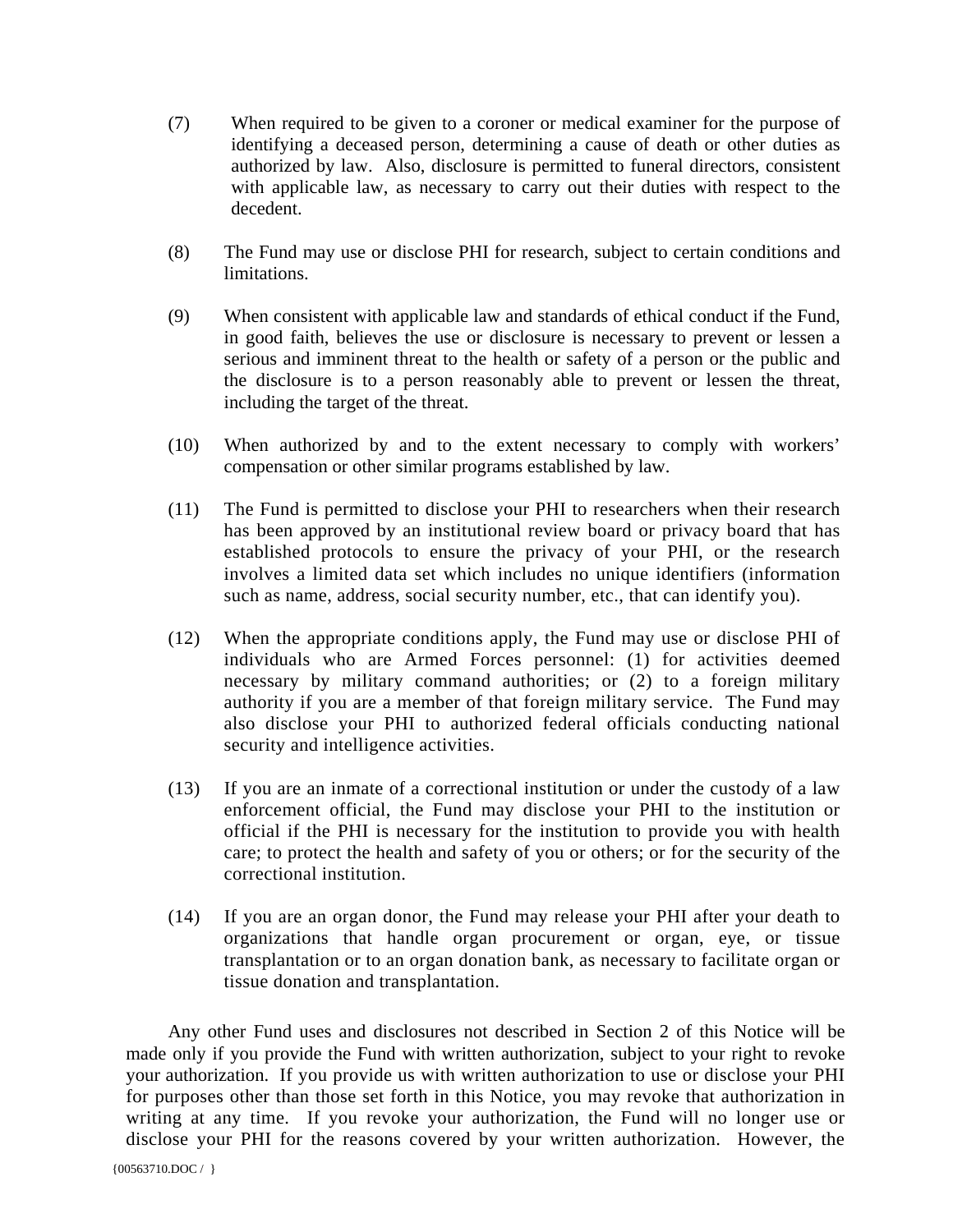Fund is unable to take back any disclosures that the Fund has already made with your authorization, and the Fund is required to retain records of the care that the Fund provided to you.

#### **Disclosures to Others Involved in Your Health Care.**

Disclosure of your PHI to family members, other relatives and your close personal friends without your written consent or authorization is allowed if the information is directly relevant to the family or friend's involvement with your care or payment for that care and you have either agreed to the disclosure or have been given an opportunity to object and have not objected.

If you are not present, or the opportunity to agree or object to the use or disclosure cannot practicably be provided because of your incapacity or emergency circumstance, the Fund may nevertheless make a disclosure of your PHI to family members, other relatives and your close personal friends if the Fund concludes, based on professional judgment and its experience with common practice, that the disclosure is in your best interest.

You can ensure that no disclosures will be made by the Fund under this section to your family members, other relatives and close personal friends by filing a written restriction with the Fund as described below.

# **Section 3: Your Individual Privacy Rights**

### **Breach Notification.**

If a breach of your unsecured PHI occurs, the Fund will notify you.

### **Uses and Disclosures Requiring Your Written Authorization.**

 Other uses and disclosures of your PHI that are not described above will be made only with your written authorization, subject to your right to revoke such authorization. Your authorization must be in writing and contain certain elements to be considered a valid authorization. You may call or write the Fund Office to request an authorization form be sent to you.

### **Personal Representatives.**

 You may exercise your rights through a personal representative. An individual purporting to act as your personal representative will be required to produce evidence of authority to act on your behalf before being provided access to your PHI or being allowed to take any action for you. Proof of such authority may take one of the following forms:

- A power of attorney for health care purposes, notarized by a Notary public;
- A court order of appointment of the person as conservator or guardian;
- An Appointment of Personal Representative form that is completed and signed by you; or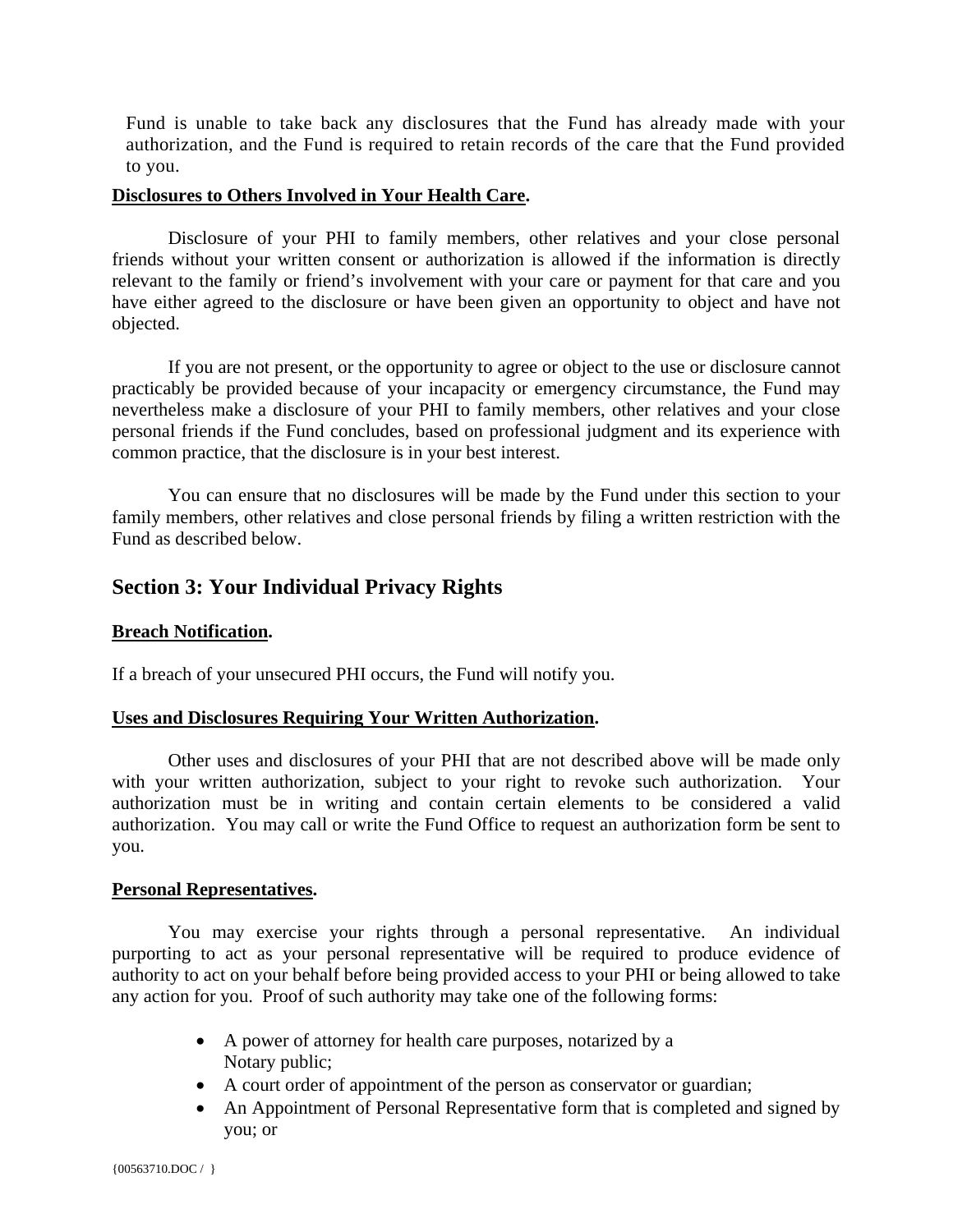• An individual who is the parent of a minor child.

 Notwithstanding the foregoing, the Fund retains the right to deny access to your PHI to a personal representative in certain abuse, neglect or endangerment situations where the Fund concludes it is in your best interest to deny access. This also applies to personal representatives of minors.

### **Rights of Individuals.**

### *Right to Request Restrictions on PHI Uses and Disclosures*.

You may request, in writing, that the Fund restrict the uses and disclosures of your PHI to carry out treatment, payment or health care operations or to restrict uses and disclosures to family members, relatives, friends or other persons identified by you who are involved in your care or payment for your care. However, the Fund is not required to agree to a requested restriction. If the Fund does agree to the request, the Fund will not use or disclose your PHI in violation of that restriction unless it is needed to provide emergency treatment or the Fund terminates the restriction with or without your agreement. Your request must include the PHI you wish to limit, whether you want to limit the Fund's use, disclosure, or both, and (if applicable), to whom you want the limitations to apply (for example, disclosures to your spouse). You have the right to request that the Fund not disclose PHI to a health plan for "payment or health care operations," as defined by HIPAA, if the provider has already been paid in full by the individual for the health care services.

 The Fund will accommodate reasonable written requests for communications of PHI by alternative means or at alternative locations (e.g., send your Explanation of Benefits to your office, instead of at home). You or your personal representative will be required to complete the Fund's model form to request restrictions on uses and disclosures of your PHI.

Make such requests to:

Privacy Officer New York Hotel Trades Council and Hotel Association of New York City, Inc. Health Benefits Fund 305 West 44th Street, 3rd Floor New York, NY 10036 Phone (212) 586-6400

### *Right to Inspect and Copy PHI*.

 You have the right to inspect and obtain a copy of your PHI (in hardcopy or electronic form) that is contained in a "designated record set" – medical records and other records maintained and used in making enrollment, payment, claims adjudication, case management and other decisions about you – for as long as the Fund maintains the PHI. You may request your hardcopy or electronic information in a format that is convenient for you, and the Fund will honor that request to the extent possible. You also may request a summary of your PHI. Requests for access to your PHI must be made in writing. Requested information will be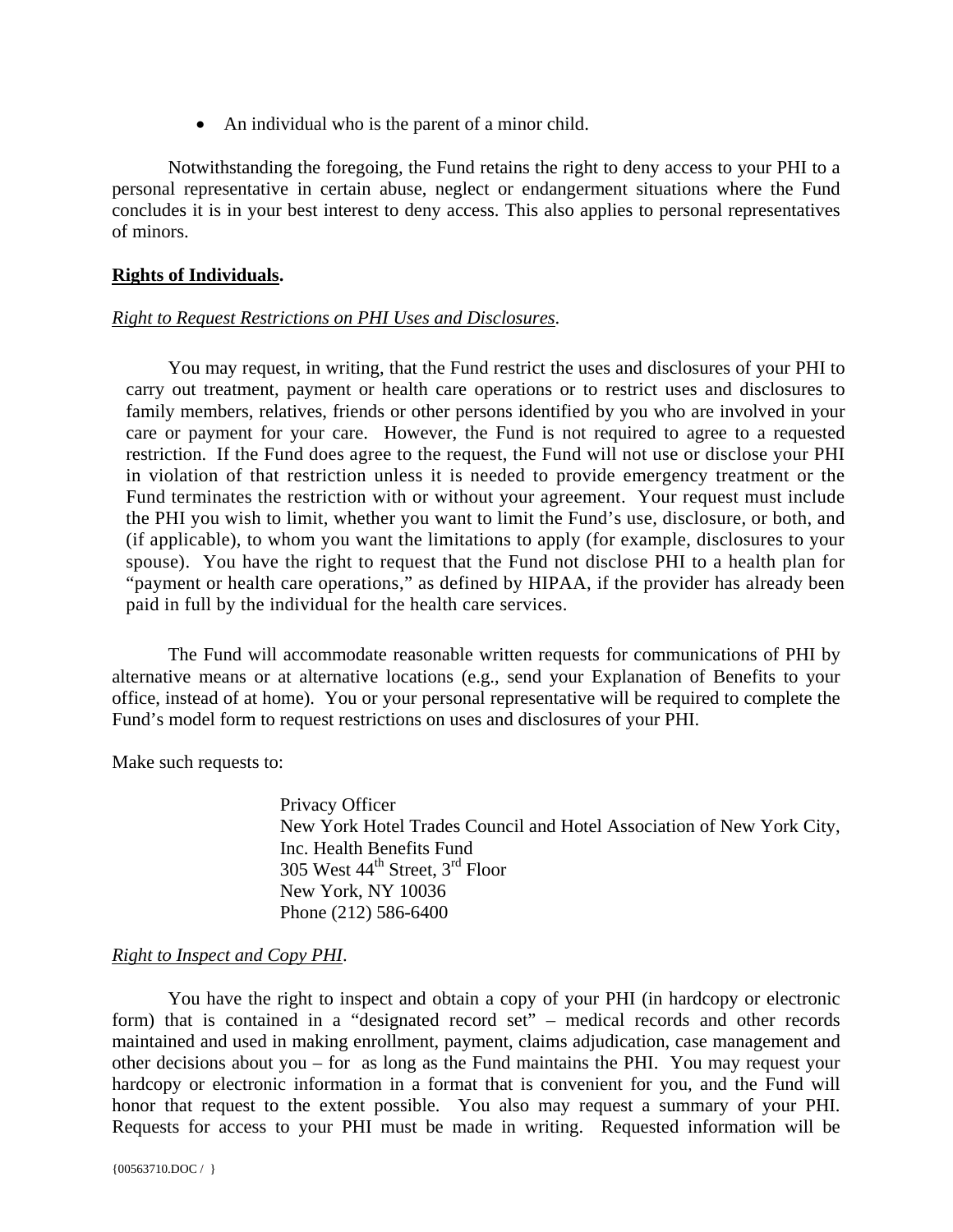provided within 30 days of receipt of your request. A single 30-day extension is allowed if the Fund provides you with a written statement of the reasons for the delay and the expected date by which the Fund will provide the information.

You or your personal representative will be required to complete a form to request access to the PHI in your designated record set.

You may be charged a reasonable, cost-based fee for copying the PHI, or preparing a summary of you PHI. The Fund will notify you of the cost involved and you may choose to withdraw or modify your request at that time before any costs are incurred. Requests for access to PHI should be made to the following officer:

> Privacy Officer New York Hotel Trades Council and Hotel Association of New York City, Inc. Health Benefits Fund 305 West 44th Street, 3rd Floor New York, NY 10036 Phone (212) 586-6400

 If access is denied, you or your personal representative will be provided with a written denial explaining the basis for the denial. Such notice will advise you that you may request in writing to have the denial reviewed by a licensed health care professional designated by the Fund to act as a reviewing official and who did not participate in the original decision to deny. Such denial will also describe how you may complain to the Fund or the Secretary of the Department of Health and Human Services pursuant to the complaint procedures described herein.

### *Right to Amend PHI*.

 You have the right to submit a written request to amend your PHI contained in a "designated record set" for as long as the Fund maintains the PHI. The Fund will act on the request within 60 days of receipt. The Fund is allowed a single 30-day extension if the Fund is unable to comply with the 60-day deadline.

 The Fund, however, may deny your request for an amendment if it is not in writing or does not include a valid reason to support the request. In addition, the Fund may deny your request if you ask the Fund to amend information that did not originate with the Fund; is not contained in the records maintained by the Fund; is not part of the information that you would legally be permitted to inspect and copy; or is accurate and complete.

If your request is denied in whole or in part, you or your personal representative will be provided with a written denial explaining the basis for the denial. You or your personal representative may then submit a written statement disagreeing with the denial and have that statement included with any future disclosures of your PHI.

Your request to amend your PHI must be made in writing to the following officer.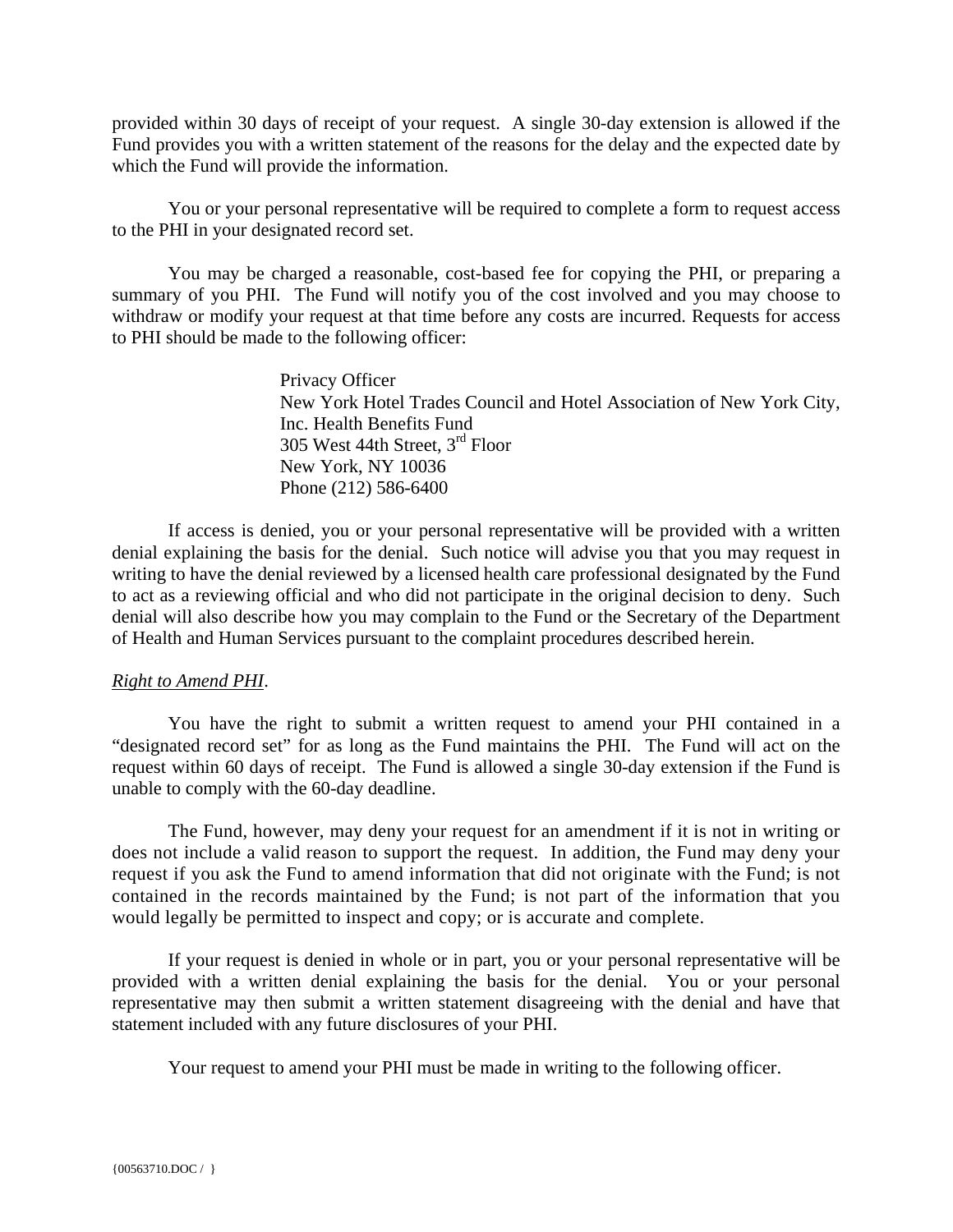Privacy Officer New York Hotel Trades Council and Hotel Association of New York City, Inc. Health Benefits Fund 305 West 44th Street, 3rd Floor New York, NY 10036 Phone (212) 586-6400

 You or your personal representative will be required to complete the Fund's model form to request amendment of your PHI.

### *Right to Receive an Accounting of PHI Disclosures*.

 The Fund will also provide you with an accounting of disclosures by the Fund of your PHI during the six (6) years prior to the date of your written request. However, such accounting need not include PHI disclosures made: (1) to carry out treatment, payment or health care operations; (2) to individuals about their own PHI; (3) prior to the compliance date; (4) based on your written authorization; (5) to friends or family in your presence or because of an emergency; (6) for national security purposes; and (7) incidental to otherwise permissible disclosures. Any request for an accounting must be submitted in writing. An accounting will be provided within 60 days of receipt of your request. Your first request for an accounting in a 12-month period will be responded to without charge. You may be charged a reasonable, cost-based fee for each additional request for an accounting within such 12-month period. We will notify you of the cost involved and you may choose to withdraw or modify your request at that time before any costs are incurred.

#### *Submission of Requests*.

 The Fund has 60 days to provide the accounting. The Fund is allowed an additional 30 days if the Fund gives you a written statement of the reasons for the delay and the date by which the accounting will be provided. The requests described above should be submitted in writing to the Fund Office at the address at the end of this Notice.

#### *Right to Receive Paper Copy of This Notice Upon Request*.

You have the right to receive a paper copy of this Notice, contact the following officer:

Privacy Officer New York Hotel Trades Council and Hotel Association of New York City, Inc. Health Benefits Fund 305 West 44th Street, 3rd Floor New York, NY 10036 Phone (212) 586-6400

This right applies even if you have agreed to receive the Notice electronically.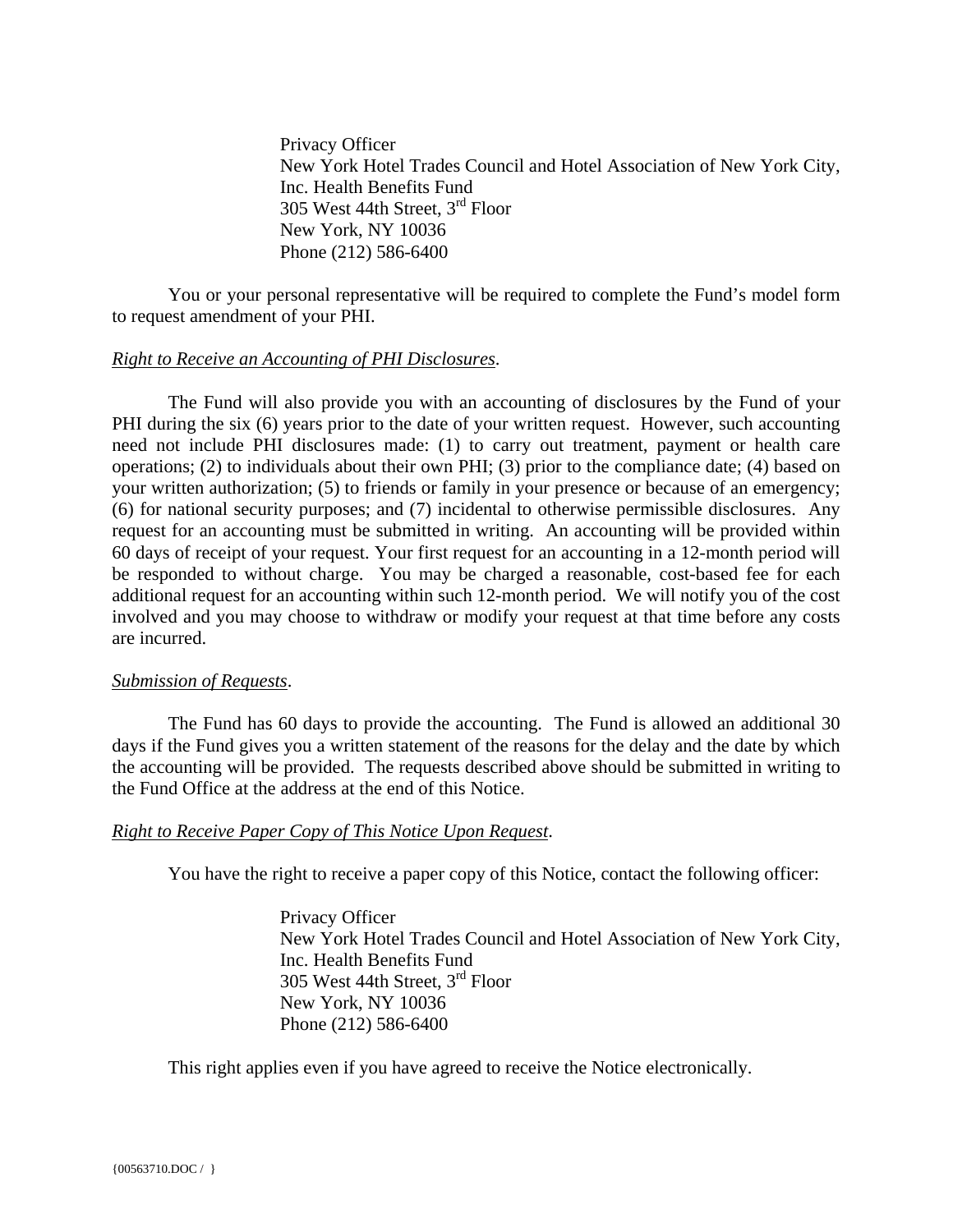# **Section 4: The Fund's Duties**

### **Maintaining Your Privacy.**

The Fund is required by law to maintain the privacy of your PHI and to provide you and your eligible dependents with notice of its legal duties and privacy practices. In addition, the Fund may not (and does not) use your genetic information that is PHI for underwriting purposes.

 This Notice is effective beginning on September 23, 2013 and the Fund is required to comply with the terms of this Notice as of such date. However, the Fund reserves the right to change its privacy practices and to apply changes to any PHI received or maintained by the Fund prior to that date. If a privacy practice is changed, a revised version of this Notice will be provided to you and to all past and present participants and beneficiaries for whom the Fund still maintains PHI.

 If material changes are made to this Notice, it will be posted on the Fund's website promptly by the effective date of the material change, and thereafter the Fund will send a hard copy of the revised notice in its next annual mailing. If the Fund does not post a revised notice on its website, it must provide such notice within 60 days of the effective date of the material revision to this Notice.

Material changes are changes to:

- The uses or disclosures of PHI,
- Your individual rights,
- The duties of the Fund, or
- Other privacy practices stated in this Notice.

### **Minimum Necessary Standard.**

 When using or disclosing PHI or when requesting PHI from another covered entity, the Fund will make reasonable efforts to limit the use or disclosure of PHI to the minimum amount necessary to accomplish the intended purpose of the use, disclosure or request, taking into consideration practical and technological limitations.

However, the minimum necessary standard will not apply in the following situations:

- Disclosures to or requests by a health care provider for treatment;
- Uses or disclosures made to you or pursuant to an authorization initiated by you;
- Disclosures made to the Secretary of the U.S. Department of Health and Human Services;
- Uses or disclosures that are required by law; and
- Uses or disclosures required for the Fund's compliance with the HIPAA privacy regulations.